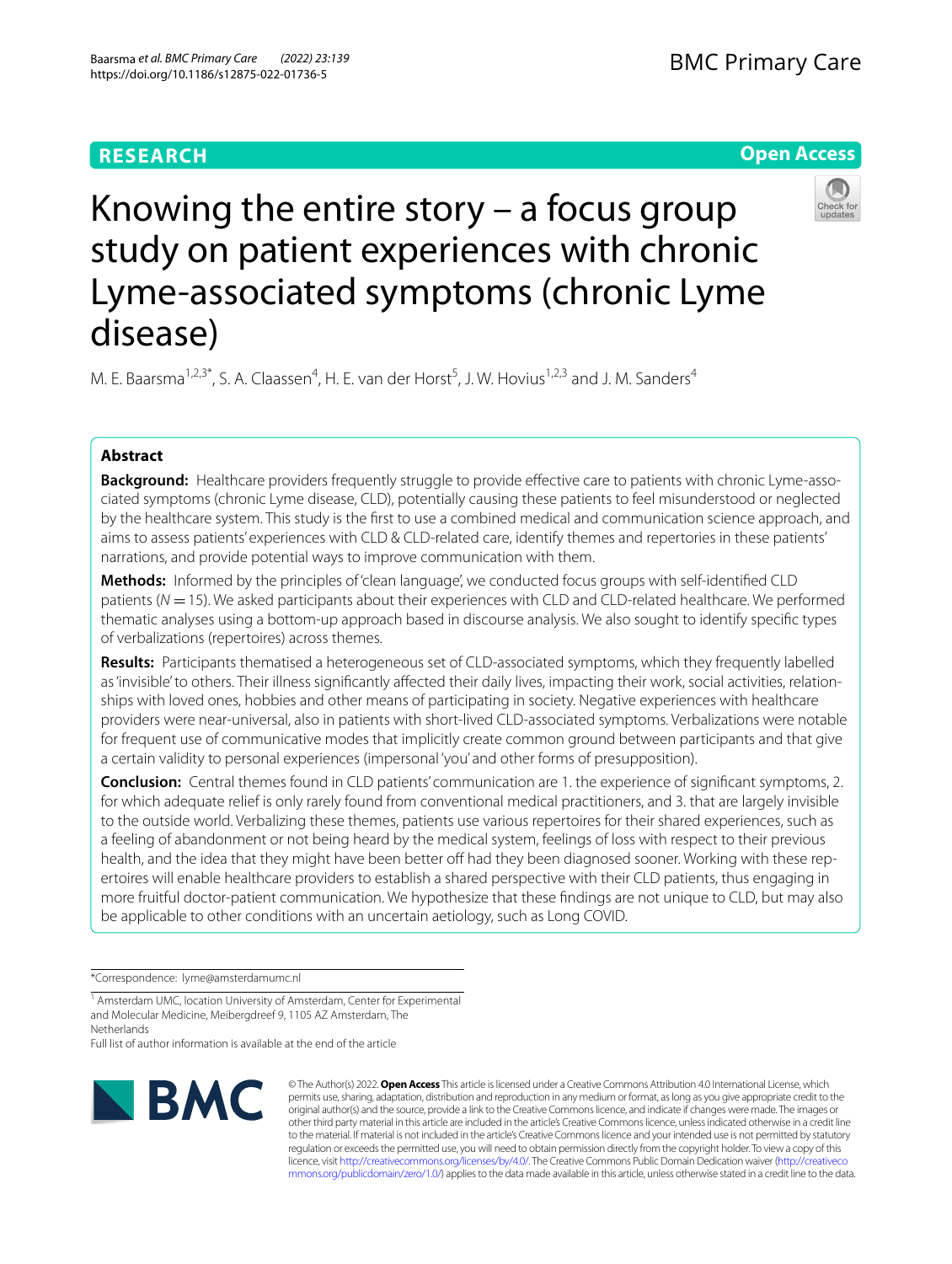**Keywords:** Lyme disease, Chronic Lyme disease, Focus group, Patient perspective, Narrative analysis, Health communication

# **Background**

Most healthcare professionals – and general practitioners in particular – will have encountered patients with chronic symptoms<sup>[1](#page-1-0)</sup> associated with, or attributed to an infectious disease. A prominent example is the constellation of symptoms attributed to a *Borrelia* infection, also known as chronic Lyme disease (CLD).

While frequently used by patients, the media and a small subset of medical professionals, the term 'chronic Lyme disease' does not refer to a specifc condition with established diagnostic criteria, but rather serves as an umbrella term for various chronic LD-associated symptoms. It should be distinguished from late disseminated manifestations of LD, such as acrodermatitis chronica atrophicans or late Lyme arthritis, which are universally recognized diagnostic entities caused by an active *Borrelia* infection [\[1](#page-10-0), [2](#page-10-1)]. One defnition of CLD refers to persistent symptoms after treatment of confrmed LD manifestations, commonly known as post-treatment Lyme disease syndrome (PTLDS) [[2](#page-10-1), [3](#page-10-2)]. This well-known phenomenon occurs in approx. 5-10% of patients who have had LD [\[2](#page-10-1), [4](#page-10-3)], but lacks a settled explanation for its pathogenesis. Most commonly, however, CLD refers to a group of patients with an array of chronic symptoms which are in some other way attributed to LD. Such CLD classifcations are frequently made in the absence of any current or former LD-specifc symptoms, or are not supported by conventional laboratory tests. Although research on chronic LD-associated symptoms continues, a large majority of medical professionals and biomedical researchers do not point to a persistent *Borrelia* infection as the explanation for CLD patients' complaints, and most guidelines do not acknowledge such infections as their cause  $[1, 2, 5]$  $[1, 2, 5]$  $[1, 2, 5]$  $[1, 2, 5]$  $[1, 2, 5]$  $[1, 2, 5]$ . CLD can therefore be considered a contested illness, that is, an illness that is marked by controversy with respect to its biological origin [[6](#page-10-5)].

Importantly, this does not mean that these patients are not ill. A number of qualitative studies on CLD have found that patients experience a range of symptoms with a profound impact on the ability to live their lives: from losing their job, their house or their favourite hobby, to diminished social relations and barely being able to go outside  $[7-10]$  $[7-10]$ . Many suffer not only from their symptoms, but also because of the perceived invisibility of

their illness and associated lack of understanding from the people around them [\[8](#page-10-8), [9\]](#page-10-9).

Previous research primarily utilized individual interviews and had a distinct medical perspective  $[7-10]$  $[7-10]$ . The present study expands on this approach by focusing on the experiences that are verbalized when CLD patients of various backgrounds interact: how do they then talk about their experiences with CLD and their experiences with health providers? To investigate this, we used small focus groups that applied the principles of 'clean language' [\[11](#page-10-10)]. Focus groups are particularly suited to evoke personal disclosures about sensitive themes [\[12](#page-10-11), [13\]](#page-10-12), as they may arise from mutual trust and recognition among participants. Clean language in qualitative research prevents that the researchers' professional terminology is introduced in participant interactions. It ensures that the resulting verbalizations optimally refect the participants' own ideas of their experiences [[14\]](#page-10-13). Taken together, these techniques allow us to identify themes and concepts important to CLD patients themselves, complementing insights from (bio)medically focused research and deepening our understanding of patients' perspective on CLD-related illness.

Such a better understanding is urgently needed [\[15](#page-10-14)], as physicians frequently struggle how to properly care for CLD patients and those with similar contested illnesses. Notwithstanding the possibility that a specifc aetiology may be found for CLD in the future, it involves complaints that are currently categorized as –for lack of a better word– medically unexplained symptoms. Such unexplained symptoms, better known as Persistent Physical Symptoms (PPS), present a challenge for patients and medical professionals alike [[16–](#page-10-15)[20\]](#page-10-16). Doctors regularly experience difficulty in effective communication providing care for patients with PPS  $[17, 20]$  $[17, 20]$  $[17, 20]$  $[17, 20]$ . These difficulties are clearly felt by patients as well, who may experience lack of empathy and understanding in their doctor [\[19](#page-10-18)]. This is specifically true for CLD  $[7, 8]$  $[7, 8]$  $[7, 8]$ , and may lead to CLD patients' sense of neglect by the conventional healthcare system [\[15](#page-10-14), [21–](#page-10-19)[25](#page-10-20)].

Our present approach aims to start bridging this divide. Starting point is the Language and Social Action Theory [[26\]](#page-10-21), which brings together diferent research disciplines that consider that language is an integral part of a social activity, rather than only a medium of communication [[27\]](#page-10-22). In this model, patients and their context (including caregivers) apply language to not only describe, but also achieve their 'shared realities' [[28\]](#page-10-23). Analysing talk as a

<span id="page-1-0"></span> $1$  We define a symptom as any physical sensation that is described by the patient in relation to their illness, irrespective of whether it would constitute a symptom of a certain disease in medical terms.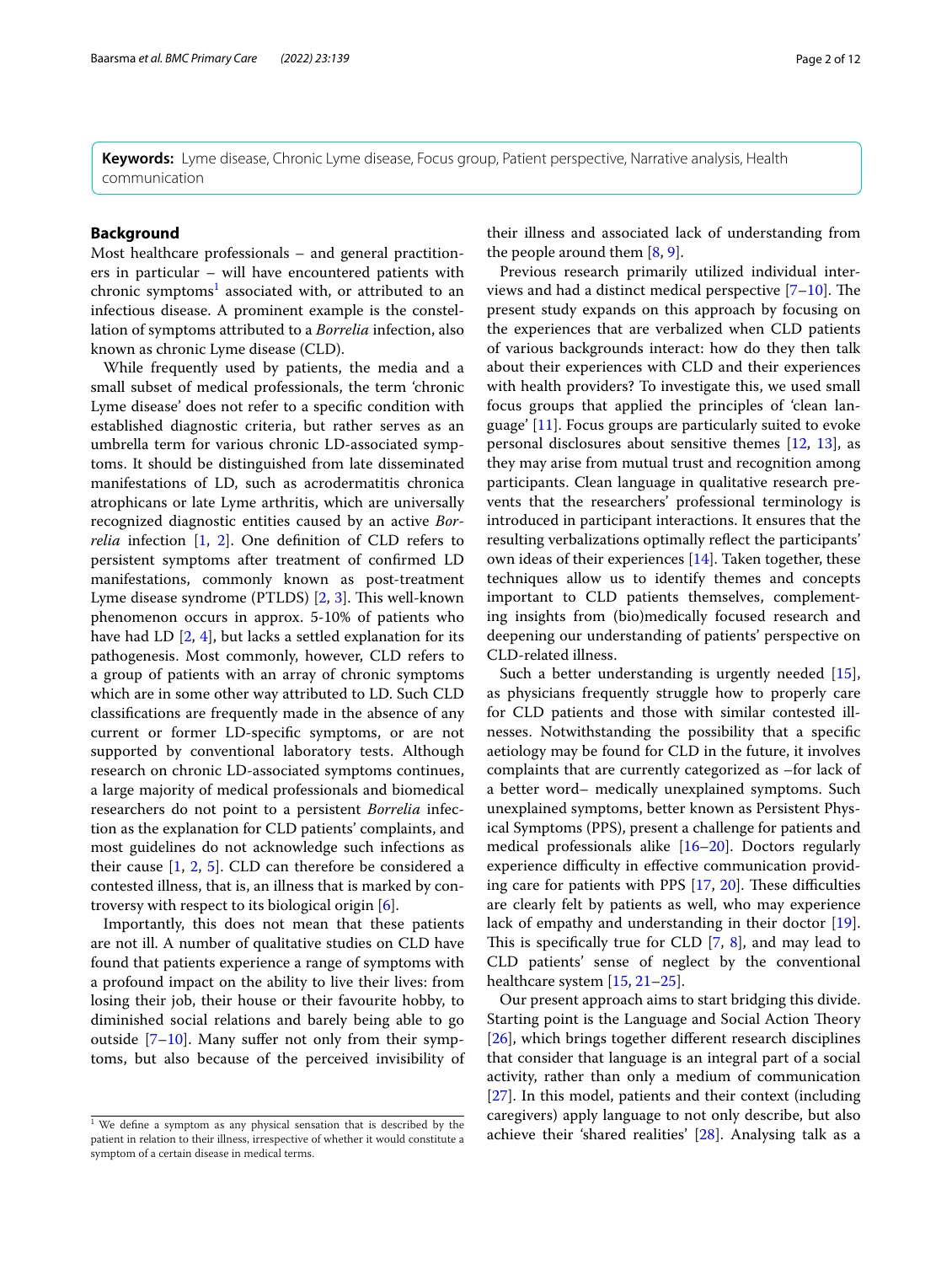social practice aims to understand how descriptions are put together and what actions they achieve. The concept of repertoires specifcally helps to reveal how interaction individuals work towards common ground in their particular health context [\[29](#page-10-24)]. Understanding how patients communicate about their illness through the lenses of Language and Social Interaction Theory will provide healthcare providers with repertoires to discuss such aspects in relevant contexts  $[27]$  $[27]$ . Thus, we intend to provide an overview of themes and repertoires of patient experiences [[30–](#page-10-25)[32](#page-10-26)], verbalized from their own perspective, which will help medical professionals to engage in more fruitful communications with CLD patients. To this end, we formulated the following research questions:

- 1. Which experiences, events and interactions are signifcant to CLD patients with respect to their illness? Specifcally, which experiences, events and interactions with healthcare professionals are signifcant?
- 2. What themes can be identifed in the narratives and interactions of CLD patients on these experiences, events and interactions, and what repertoires verbalize these themes?

Thus, we explore the challenges that CLD patients face, and refect on ways to improve communication with not only CLD patients, but also those with other post-infectious syndromes, such as post-Q fatigue syndrome or Long COVID [\[33](#page-10-27)[–36\]](#page-11-0).

## **Methods**

### **Study design**

Focus groups using the principles of clean language were organized between November 2019 and January 2020 [[11\]](#page-10-10). Enrolment continued until no more new issues arose, which was after four focus groups were held. After preliminary analysis of the data generated by these four clean-language-based focus groups, we held one more focus group in August 2020 with two additional participants to check saturation [\[37](#page-11-1)]. In this focus group, clean language was replaced by a more directive approach to verify the validity of the preliminary results.

# **Participants**

Participants were recruited through purposive and snowball sampling, and were approached by either telephone or email. A total of 32 persons were approached by the researchers, of whom 11 did not respond and 6 declined to participate. The remaining 15 persons were enrolled  $(n = 13$  for primary data collection,  $n = 2$  for subsequent saturation check). Participants were of diverse gender and age (nine women & six men in their twenties through sixties). All participants self-identifed either as CLD patient, or as someone who had had persistent LD-associated symptoms in the recent past. All were presently or formerly seeking medical treatment for their illness. Participants were recruited because they were known to be active in the Dutch Lyme community (e.g., patient organization members, Lyme internet forum contributors, etcetera), or because they had been visiting Amsterdam UMC's Lyme outpatient clinic. As we aimed to investigate the full spectrum of patient experiences with long-lasting LD-associated symptoms, self-identifcation was used as inclusion criterion; potential participants were not in- or excluded based on whether their medical histories contained a confrmed LD diagnosis or positive *Borrelia* serology. We use CLD in this context to indicate

all chronic symptoms attributed to LD, irrespective of whether a relationship with a *Borrelia* infection would be considered likely in medical terms.

### **Study procedures & data acquisition**

Potential participants were informed in advance that the goal of the study was to gain insight in the experiences of patients with long-lasting symptoms associated with LD. They were informed in advance and again on the day of the focus group (before and after the session) about study procedures, audiotaping, pseudonymisation, and the possibility to withdraw or correct data. Written informed consent was obtained prior to study inclusion. Participants were reimbursed for any travel expenses but were not paid for participation.

Focus groups were held in a non-medical conference room at either Amsterdam UMC or the Radboud University's academic hospital. The final (i.e. saturation check) focus group was conducted via videoconferencing, as in-person meetings were impossible at that time due to COVID-19 restrictions. Focus groups were conducted by an experienced female moderator (JMS, a professor of narrative/health communication) with an assistant. The moderator was not known to the participants prior to their inclusion and had theretofore never been involved in any LD/CLD-related patient care or research. Using a semi-structured interview method, the moderator posed neutral questions to elicit participant narrative production and interaction about experiences, events and interactions, past and present, they deemed relevant with respect to their illness. This was asked with respect to patients' social context and media context, as well as specifcally with respect to their experiences, events and interactions with healthcare professionals.

Questions were posed using clean language, abstaining from statements that contained any type of judgement, and instead using only content-neutral speech to elicit, clarify, expand, or contrast participant responses [[11](#page-10-10)]. More specifically, the interview method avoids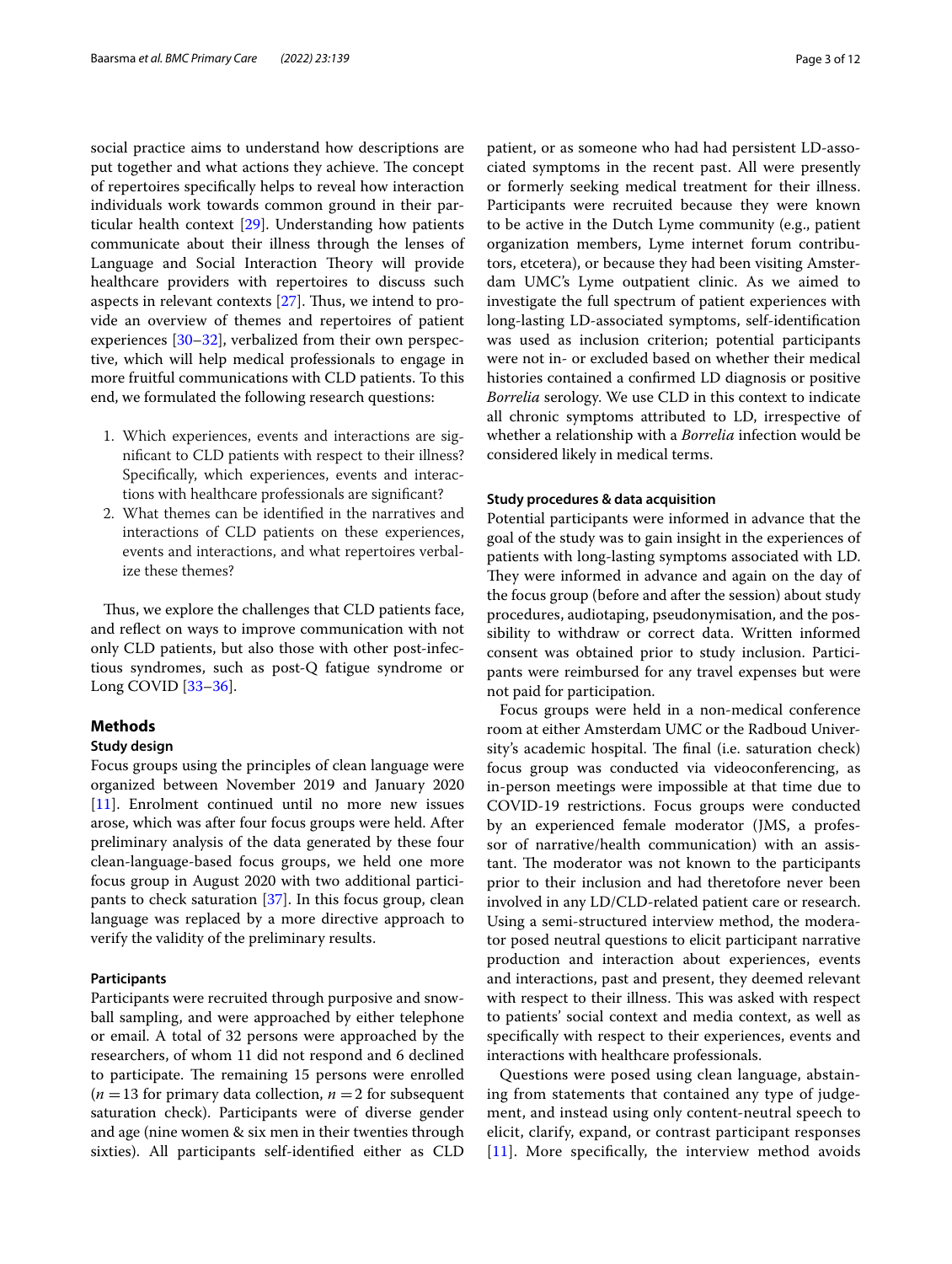evaluative content expressions (such as 'problem' or 'bad'; 'normal' or 'strange'), and instead invites clarifcations without ofering interpretations (i.e. only posing questions such as 'what happened next?'; 'if that happens, what do you do?'; 'upon hearing this, how was that for you?'). This procedure allowed participants to choose their own words and freely react to others' words, which ensured that resulting conceptualizations and evaluations were generated by participants themselves rather than partly elicited by the moderator. The topic list is provided in the Additional file [1.](#page-9-0) Focus groups lasted 60-90 minutes and had 2-4 participants each. All participants were given a summary of the fndings for comments or corrections; no requests for corrections or withdrawal of data were received.

#### **Analysis**

Audiotapes of the focus groups were transcribed verbatim by MEB or a research assistant. Data were managed and analysed using Microsoft Excel and Atlas-TI. Analyses were performed in two rounds by JMS, MEB (medical doctor specializing in LD research) and two research assistants specializing in communication and text linguistic research, among whom SAC. A discourse analysis on the transcripts of the frst four focus groups was performed using a bottom-up approach based in thematic analysis for identifying communicative themes, as well as specifc verbalizations (or 'repertoires') of these themes  $[30-32]$  $[30-32]$ . The analysts collaborated in analysing the diferent themes addressed by the participants. Transcripts were read repeatedly to achieve data familiarity. Theme codes were created for categories in which participants discussed experiences of symptoms, illness labelling, medical and social interactions, and related aspects. Focusing on specifc types of verbalizations [\[38](#page-11-2)], relevant parts of participants' talk were also labelled and grouped into repertoire categories by axial coding. After identifying a core category that indicated a distinctive theme, the transcripts were re-examined by a second coder to validate the theme's salience by searching for additional indications and possible counter-indications. This process was repeated several times and discussed between analysts in order to arrive at an exhaustive set of relevant themes that covered the range of participants' signifcant experiences when discussing CLD, and the various repertoires that verbalize these themes. Results were discussed in the ffth focus group. No additional major themes evolved, which supports the results' validity and completeness. Exemplary cases of each theme are included as brief translated excerpts in the fndings below; many additional excerpts are provided in the Additional fle [1.](#page-9-0)

# **Results**

Results from the focus groups are presented below organized by three main themes: 1. Symptoms and their impact, 2. Situations, events and interactions regarding healthcare providers, and 3. Situations, events and interactions regarding peers. Subsequently, we analyse how these themes are verbalized in repertoires that represent shared experiences between participants. As our goal was to identify relevant themes in participants' authentic verbalizations, we have endeavoured to keep interpretations to a minimum, focusing on the language devices that create common ground.

## **Theme 1: symptoms and their impact**

Participants spontaneously described having experienced 25 types of symptoms that they attribute to CLD, covering various domains and varying in their specifcs per participant. Participants mentioned symptoms which could be grouped together as *fatigue*  $(n = 13/15, e.g., 'so tired,'completely exhausted,'very')$ little energy'); *cognitive problems* (*n* =8/15, e.g., 'you get confused', 'your attention span, it's just gone', 'I forget everything completely'); *myalgia & arthralgia* (*n* =7/15, e.g., 'stif joints', 'painful muscles'); *impaired motor coordination* ( $n = 5/15$ , e.g., 'I'll just fall over', 'walking was very tough'); *visual and/or auditory impairments*  $(n = 5/15, e.g., 'foggy vision,' so hay,'just$ couldn't hear'); and *the sensation of an abnormal body temperature*  $(n = 5/15, e.g., 'felt so feverish,' [felt so]$ cold', 'fu-like complaints').

Participants indicated the unpredictable nature of their illness, experiencing alternating periods of feeling better and feeling worse. They also described their experience that CLD manifests itself in very diferent and unique ways from person to person, for example with respect to symptoms, modes of treatment that work or do not work, or the course of the illness. Many participants mentioned the invisibility of their symptoms, either as inherent (i.e. that they cannot be readily seen on the outside), or resulting from efforts to make them invisible (i.e. to prevent subjecting themselves to perceived ridicule or unhelpful attitudes).

*P2: And you get antibiotics or whatever treatment, and then it does something, but then after a few months, or a year, or two years, boom: there we go again.*

*P11: Well, then I thought: "Fine, I'll just hide it again, and I'll just keep going. I'll be 'crazy' again." […] No-one sees this about you, because it is like a sort of invisible handicap.*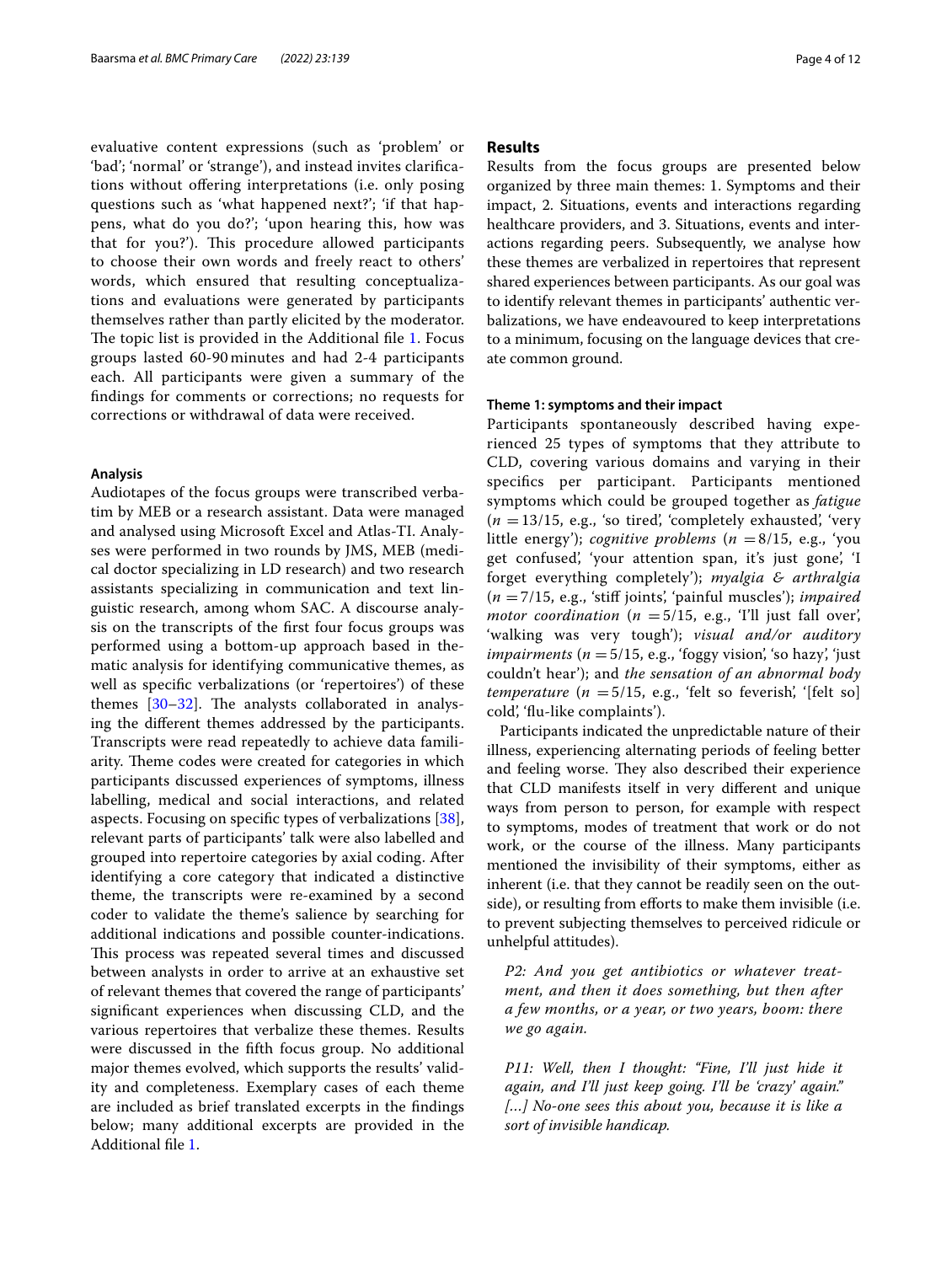Participants discussed the impact of their symptoms in a variety of situations and contexts. They clearly differentiated between their situation before and after the onset of their illness, describing changes in their daily lives (e.g., exercise, social events, work) they were forced to make because of their illness. Participants' symptoms and their impact evoked a variety of emotions: they described sadness and grief, but also anger.

*P9: You try to keep going, to keep a job, but besides that there is little you can do. No more fun things; social contact is practically impossible. You're too tired for everything, but you always try to keep your job and your family going.*

*P14: I couldn't even alphabetically organize things [for P14's work] because I couldn't come up with how the alphabet goes. [...] There were days where I felt completely hopeless. Everything I had worked for, I had lost. […] Right now, I've recovered completely. But there were days where I thought: "What if this is the rest of my life?"*

# **Theme 2: situations, events and interactions ‑ healthcare providers**

Participants would highlight their initial visit to a regular medical professional with respect to CLD as signifcant. Because of the organization of the Dutch healthcare system, patients' quest for relief from their illness commonly starts at their general practitioner (GP), who may either diagnose and treat a patient, or may refer to specialist care in hospital. Various participants had negative experiences with their GP, with some saying they completely avoided their GP or stuck to a purely business-like relationship. However, feelings of disappointment and frustration were far from unique to general practice. Virtually all participants had some negative experience with medical practitioners.

*P9: If the GP had asked something, then I would have remembered. If he had asked: "Have you been in the woods, have you had a tick bite?", then I would have [said]: "Yeah, I did have a tick bite." And then maybe, well, then you hope that it had been treated at that time. But that didn't happen and he didn't ask.*

*P2: You go to a doctor with the anticipation that they are going to make an efort for you, but along the way you notice that they have their own interests and ideas, and if you don't ft into their frame of reference then you can go. Yeah, the doctor is only insulting.*

Participants discussed what they missed or had wanted to see in the care from their GP or other treating physician. Though some acknowledged that GPs cannot possibly know all there is to know about every disease, many participants did note a lack of knowledge on the part of their doctor about the intricacies of Lyme disease. At the same time, they wished for a doctor who took a more holistic approach and looked beyond their own expertise. Some participants expressed regret that their doctor did not believe that certain symptoms were caused by LD, while –conversely– others expressed regret that their doctor attributed all their symptoms to LD out of a perceived 'convenience' to do so, rather than look further what potential other causes may underlie them.

*P1: They only look at that one thing, [...] but all that time no-one looked at the entire picture.*

*P18: What I think is a pity, is… you go through a lot in a short while, all sort of things happen, and, uhm, there's a doctor in front of you who doesn't want to hear it. Look, when you try to describe a symptom, you experience that for the first time, you also don't know what the medical term is. You try to describe something, but you just notice that the other side of the table is completely disinterested.*

Several participants said they had been referred to psychologists, either when their doctors could not fnd an organic cause to their symptoms, or concurrent with further somatic work-up. Some viewed this in a positive way, others negatively, specifcally when they suspected the referral stemmed from an apparent inability to diagnose their case.

# *P1: Well, they can't fnd anything so it must be 'between the ears'.*

Participants also mentioned seeking healthcare options outside the context of regular medical practice. They indicated that they sought out these complementary or alternative medical (CAM) practices in part because it gave them some control over their situation after being disappointed by regular medical professionals.

*P11: [My strict diet] gives a feeling that you have a bit of a grip. If that's true or not, doesn't interest me in the slightest. It just like… P8: Tat at least you're doing something about it. P11: Exactly, and that feels good. P8: It gives you power. P11: It gives you a bit of control too.*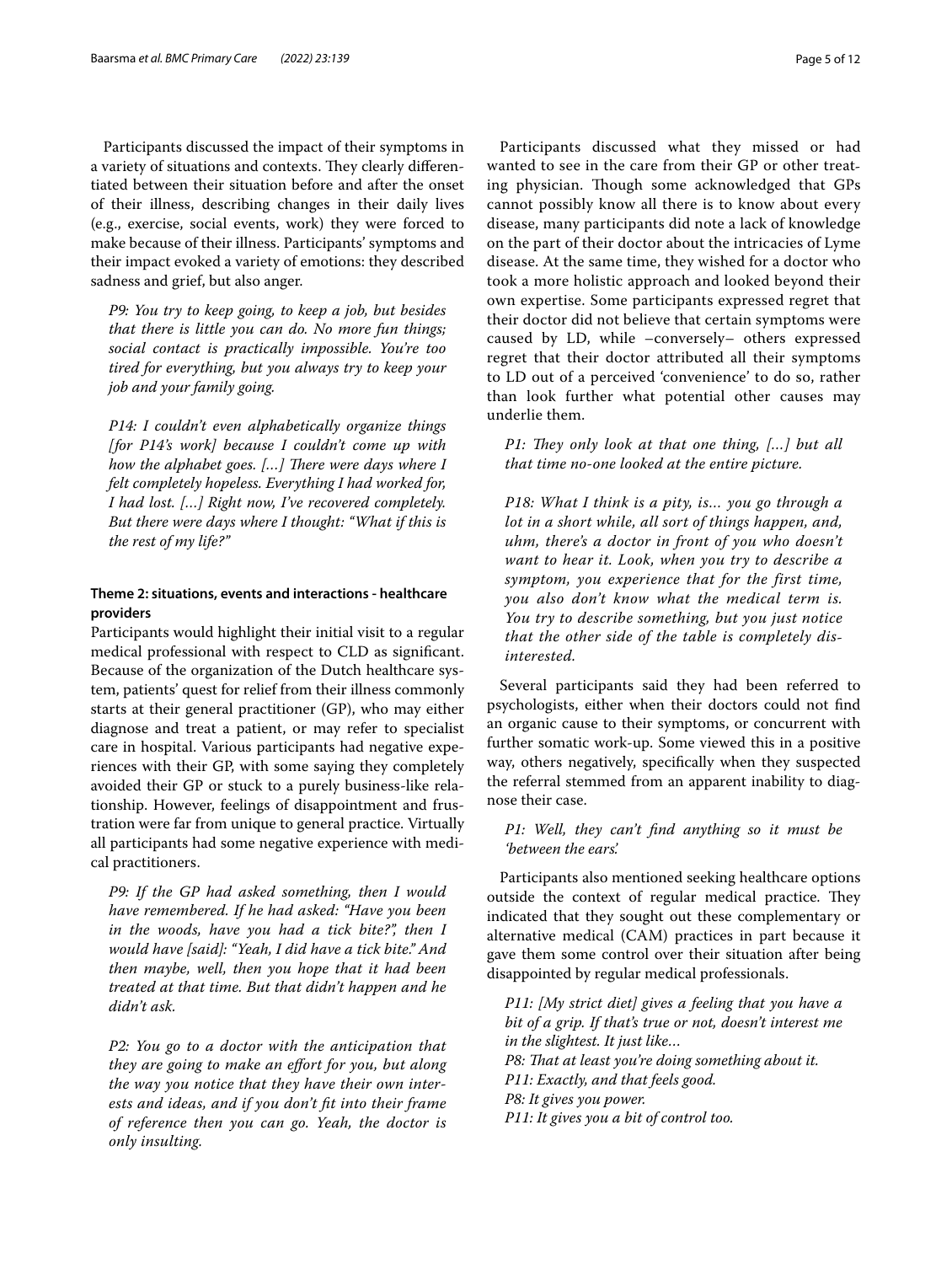| Summarized               | Repertoire                                                                                                              |
|--------------------------|-------------------------------------------------------------------------------------------------------------------------|
| Late diagnosis           | If only someone had taken me seriously earlier and diagnosed/treated Lyme, things would not have<br>gotten out of hand. |
| Abandonment              | If you're diagnosed with Lyme, you're on your own.                                                                      |
| Loss                     | I have to accept that am not half the person I used to be before chronic Lyme.                                          |
| Unpredictability         | It keeps coming back when you least expect it.                                                                          |
| Lack of understanding    | There are few professionals who understand me, only other chronic Lyme patients truly understand me.                    |
| Need for a holistic view | Finally, a doctor looked at the complete picture.                                                                       |
|                          |                                                                                                                         |

# <span id="page-5-0"></span>**Table 1** Participants' repertoires of CLD experiences

# **Theme 3: situations, events and interactions ‑ peers**

While many experiences about healthcare professionals were neutral to negative in nature, their interactions with peers (e.g., friends, family, colleagues) were very varied. Some participants described feelings of not being understood or making their symptoms invisible: pretending that nothing is the matter so as to not expose themselves to insensitive or unhelpful attitudes. Others experienced great support from their peers, even remarking that other people opened up about their own personal problems after the participant told them about their CLD.

*P11: In [my family's] mind, I'm like the princess on the pea, because yeah, I always have something. I don't have much left. I have a few good friends, who I've known for 30 to 50 years, who know about it, and to whom I can say "Well, I'd love to go to that birthday, for example, but I can't make it."*

Participants also relayed their interactions with other CLD patients. These sometimes took place in person, but more often were conducted online. Some also took place within the context of the patient organization. Participants indicated that they would also read or hear about other CLD patients' experiences. Participants appreciated the mutual support and recognition between CLD patients, while some also reported being emotionally afected or even frightened by the seriousness of others CLD patients' condition.

*P11: I saw something on TV once, some clips of someone who was in bed, completely passed out, and this and that, and I thought: 'This isn't me, this is not what I want to be', so I shut it of.*

*P16: The [patient organization], I telephoned them. And that shocked me terribly. I called them, and I think I spoke to a very young person, and I talked about some mild complaints, not at all extremely serious, and in her second sentence she advised me to start taking antibiotics just on my own. So yeah, that shocked me a lot.*

# **Verbalized repertoires**

As mentioned previously, we did not only look at *what* participants were saying, but also at *how* they were saying it. From this, we can hypothesize what perspective (or *framing*) is implied by these verbalizations. For these analyses, we looked at the frst four (clean language) focus groups only.

Table [1](#page-5-0) lists repertoires that participants used to verbalize their shared experiences. These expressions represent what participants would typically say when interacting about their experiences, events and interactions regarding their illness.

By using such repertoires, participants express and create common ground. They achieve this by using particular language devices that are commonly (and unconsciously) applied to represent experiences in terms that converge both individual and general aspects: *impersonal you*, *other presuppositions*, and *afrmative elaboration*. These language devices are explained and illustrated in the next subsections.

### *Impersonal you*

We observed the use of various forms of phrasing that have the efect of creating a common ground between the speaker and the other persons present. One such form that we observed relatively frequently was participants' impersonal use of generic 'you' (Dutch: *je*), both in describing their own experiences, and in reacting to others' descriptions.

*P14: I had exactly that. [You can explain to the doctor] just two complaints, and then you get cut of, and then it's, uhm, okay. But then I think, I have a list of complaints P9: Yes. P5: Yes. P14: You just get, just get stopped. P9: Yeah, […] you'd think that they have to know the entire story.*

The second person singular usually refers to a specific other person (canonical use: 'You are ill', meaning the person addressed is ill) [\[39\]](#page-11-3), but may also take the form of a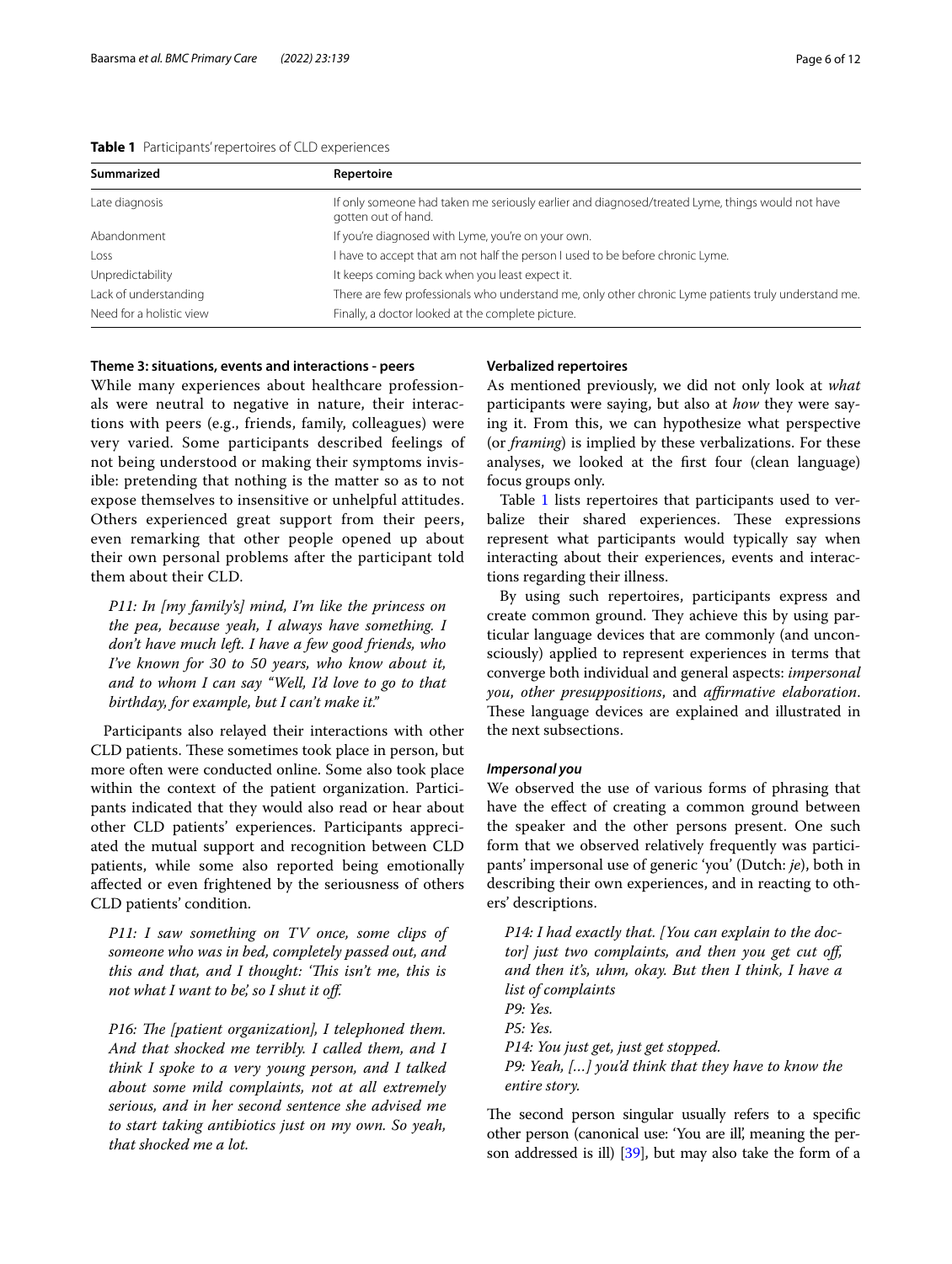general statement implying that the experience expressed is not unique to the speaker, but is shared by others as well (impersonal use: 'With CLD, you can't do these things because you are ill', meaning that all persons in such situations are ill) [\[39](#page-11-3)]. Such generalizations create a certain connection between speaker and addressee ('You and I share this experience; therefore, we have something in common.'), or give a certain validity to the speaker's experience ('My experience is shared by others; therefore, it must be real/valid.') [[39](#page-11-3), [40](#page-11-4)]. Impersonal *you* may simultaneously distance a speaker's actions, opinions or experiences from themselves, enabling a speaker to talk about themselves while placing (negative) experiences at a distance (i.e. creating commonplace: 'This happens all the time, so it is not very remarkable/cannot be attributed to me personally') [[40](#page-11-4)]. Finally, it has been argued that the impersonal second singular may evoke understanding and empathy from addressees, as these are taken along in the speaker's narrative, in which she/he functions as that narrative's protagonist from whom the audience is rooting [[39](#page-11-3)]. In our dataset, we encountered 255 speaking turns by participants that contained an instance of impersonal use of the second person singular. This translates to 12.7% (255/2016) of all speaking turns and indicates that participants put effort in creating a connection between themselves and other attendees of the focus groups and giving a certain validity to theirs and others' experiences. Examples are included in several of the quotations above, such as "And you get antibiotics or whatever treatment…." (P2), "You try to keep going, to keep a job, but besides that there is little you can do" (P9), or "And walking with walking poles, you get commentary…" (P3, Supplementary File) to name a few.

#### *Other presuppositions*

Essentially, impersonal "you" presupposes so-called common ground, but it is not the only language tool for participants to do so [[41](#page-11-5)]. In general, presupposition implicitly assumes that one aspect of what is said is generally true or valid. Apart from impersonal "you", we also observed defnite description as presupposing signal [[42](#page-11-6)], for instance when participants talk about '*that* feeling of…..' or '*that* idea of...' This implies that the speaker's feeling or idea is not unique to them, but rather generally true and shared by others. In other words, it's not just *a* feeling that 'I' have, it's *that* common feeling that others have as well. Another example entails presenting personal experiences as generally accepted facts or certainties, which are taken for granted by the speaker and, by presupposition, also by others in the communication [\[41,](#page-11-5) [42\]](#page-11-6).

*P8: When I noticed again that I was getting ill, it did make me emotional. […] P2: Yeah, that feeling of 'here we go again'.*

*P10: And of course, the bite mark disappears. P1: Yeah. P10: It disappears and you never see it again.*

*P3: Short-term memory is really, uhm, very annoying. So, you come up with tricks for that.*

Here, P10 describes her own experience with a fading tick bite mark but phrases it as to imply that this happens to everyone, and follows up this statement with an impersonal second singular. P3 similarly describes her own memory difficulties but phrases it suggesting that her problem is a problem shared by CLD patients in general.

# *Afrmative elaboration*

A fnal observed means of creating common ground was frequent affirmation of what previous speakers have said. In a focus group, participants are neutrally invited to react on what others in the group say. A striking fnding in our data is that participants –even those with divergent illness severities and durations– almost invariably actively confrmed the experiences which other participants narrated. We counted the speaking turns from the frst four (exploratory) focus groups in which a participant agreed with another participant as a proportion of the total number of speaking turns by participants. While we must be careful in drawing conclusions without robust data on the 'natural' occurrence of agreement versus disagreement in group conversations, we think it is important to point out that as much as 256 speaking turns were found containing explicit agreement with another speaker and 369 speaking turns containing implicit agreement (e.g., expanding, nuancing or clarifying the point of another speaker). This translates to 12.7% (256/2016) and 18.3% (369/2016) of total speaking turns, respectively. However, if we only look at the 733 speaking turns that entail an actual interaction between participants and/or the moderator, we fnd that over 85% of those interactions are explicitly or implicitly afrmative (explicit: 256/733, 34.9%; implicit: 369/733, 50.3%). Conversely, only 3.8% (28/733) of interactions entailed an explicit disagreement with another speaker, while the remaining (80/733, 10.9%) were other types of interactions such as questions or discourse markers. These frequencies were consistent between the four exploratory focus groups. This may be explained by the tendency of participants in a conversation to take their turn at a point where they can agree and, as they generally have a preference for agreements and acceptance and to avoid disagreeing with another  $[43]$  $[43]$ . This type of conversational pattern is known as the collaborative achievement of agreement, aimed at keeping each other's 'face' in a positive way  $[44]$  $[44]$ .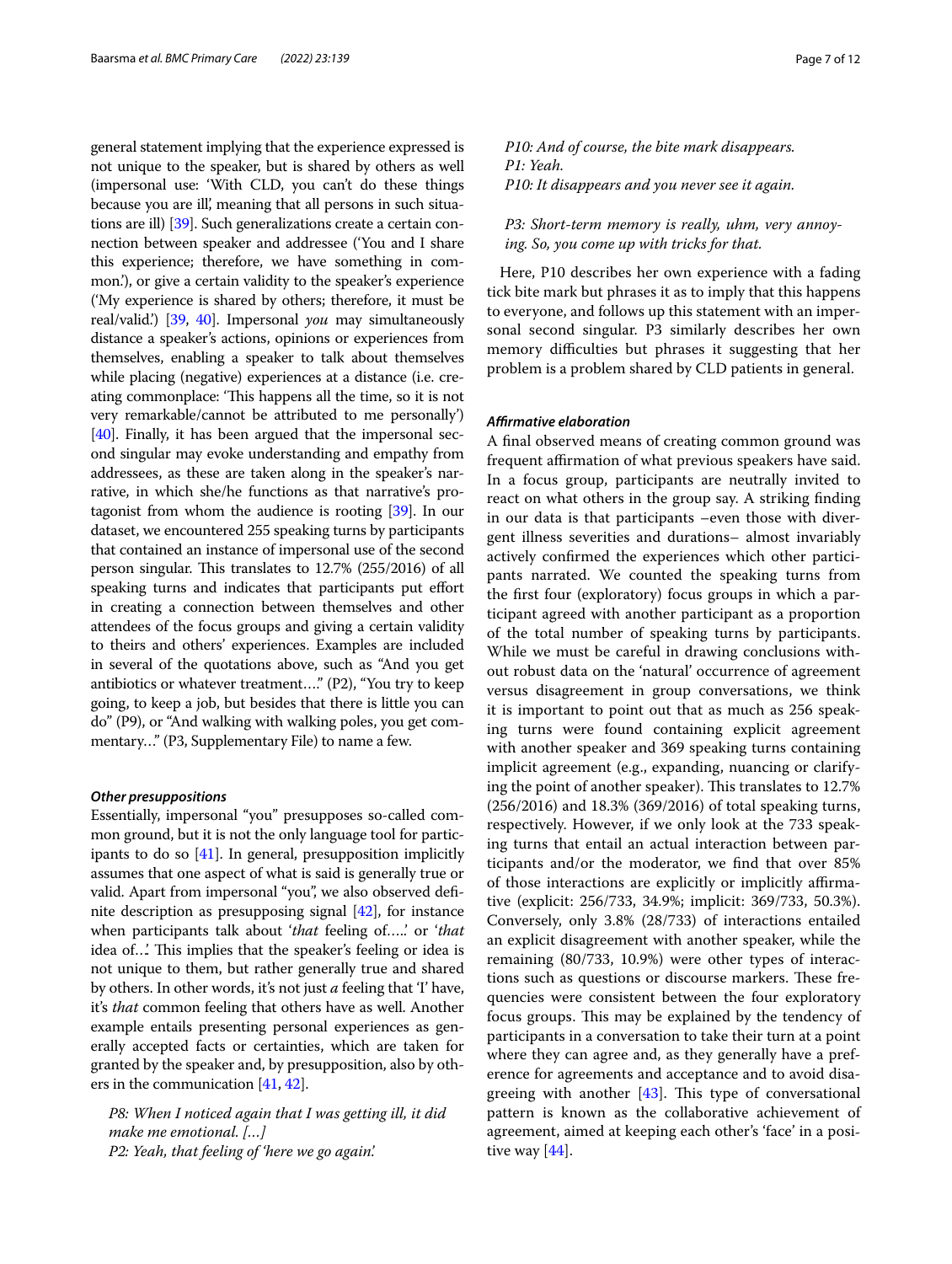Interestingly, though several participants believed that CLD is a very heterogeneous illness (implying that experiences are not shared), they actively created and found common ground within the heterogeneity of their experiences.

*P10: You've had it for so long […] that you know very well…. P3: Yes P10: …what's the matter with you. Mod: Okay, that… P10: Like, I know this, this is Lyme. P3: Yes. P4: Yeah, exactly.*

In the excerpt below, all three phenomena of common ground construction come together. In this particular fragment, participants discuss a journalistic article about suicide among CLD patients (emphasis added in bold):

*P14: Long before* **you** *get into* **the** *suicidal state, there should already be help, at least psychological help. P12: And recognition… P14: Because I think it really comes out of desperation. P12:* **Yeah***, not being heard. P14:* **Yes***, and feeling all alone and no perspective.*

# **Discussion**

Our study was the frst to explore the experiences of CLD patients by using clean-language-based focus groups, assessing not only *what* these experiences are, but also *how* these experiences are verbalized.

## **Interpreting experiences**

Participants reported a heterogeneous set of symptoms, except for fatigue, which was experienced near-universally. Reported symptoms (e.g., fatigue, myalgia, cognitive problems, or sensory impairments) were largely nonspecifc for any particular disease, and are also frequently seen in post-infectious syndromes such as Long COVID [[34\]](#page-11-9), in fibromyalgia [[45\]](#page-11-10), in patients with PPS [[46\]](#page-11-11) and after treatment for cancer [\[47](#page-11-12)], to name a few. Similar to previous research  $[8, 9]$  $[8, 9]$  $[8, 9]$ , many patients perceive their symptoms to be invisible, either because they are intrinsically unnoticeable for others, or because patients actively hide them for fear of being judged negatively. Unexpected fuctuations in symptoms and symptom severity were common. A considerable number of participants described the far-reaching consequences of these symptoms, which impacted their ability to work or go to school, to maintain a social life, or even to just leave the house. In these respects, CLD patients' experiences share important similarities with those with PPS, or poorly understood conditions such as fbromyalgia or multiple chemical sensitivity [\[48](#page-11-13)[–50\]](#page-11-14).

Many participants reported negative experiences with healthcare providers and divergent experiences with people in their social environment, in line with previously reported fndings on CLD [\[7](#page-10-6), [8,](#page-10-8) [10,](#page-10-7) [15](#page-10-14), [25\]](#page-10-20). Various themes could be identifed in participants' negative experiences with healthcare provides. Participants felt that their healthcare providers knew too little about LD and chronic Lyme-associated symptoms, that they do not look for a cause or diagnosis for their symptoms in a sufficient or timely manner, or that - in the absence of a confrmed diagnosis – they quickly conclude that 'psychosomatics' must be at play. In summary, they felt that many of the healthcare providers they had encountered were dismissive of them and their CLD diagnosis. These experiences were not unique to participants who selfidentifed as CLD patient, but were also shared by participants who had had persistent LD-related symptoms in the past for relatively short periods of time. Some of these negative experiences are refected in interactions with friends, employers and the media, among others: there too, some of the patients feel that they are frequently not being taken seriously or feel judged. A subset of participants expressed that they experienced some support specifcally in their contact with other CLD patients, while others remarked that learning about other CLD patients' experiences only aggravated their distress.

## **Identifed repertoires**

Our work adds to previous qualitative research on CLD by also looking at the communicative aspects of the focus groups. Our analyses support the notion that participants are frequently looking for a connection *with* others and validation *by* others, specifcally by practitioners in the healthcare sector. This is reflected in the frequent impersonal use of 'you' and in the many mutual affirmations expressed by participants. This is by no means unique to CLD or contested illnesses: use of impersonal 'you' in a healthcare context has been observed in patient descriptions of experiences with breast cancer [[51](#page-11-15)], or healthcare in general [\[40\]](#page-11-4), and even in physician descriptions of their work [\[52](#page-11-16)]. In all these instances, however, the purpose was to further the notion that the speakers' respective experiences are shared by others. This generalization is further reinforced by repertoires that our participants used to presuppose and mutually agree that there is such a thing as CLD, and that this is a genuine biological disease with a plethora of accompanying symptoms. Thus, in their conversation, participants may jointly confrm and in some respects even communicatively 'construct' a reality in which their own and others' experiences merge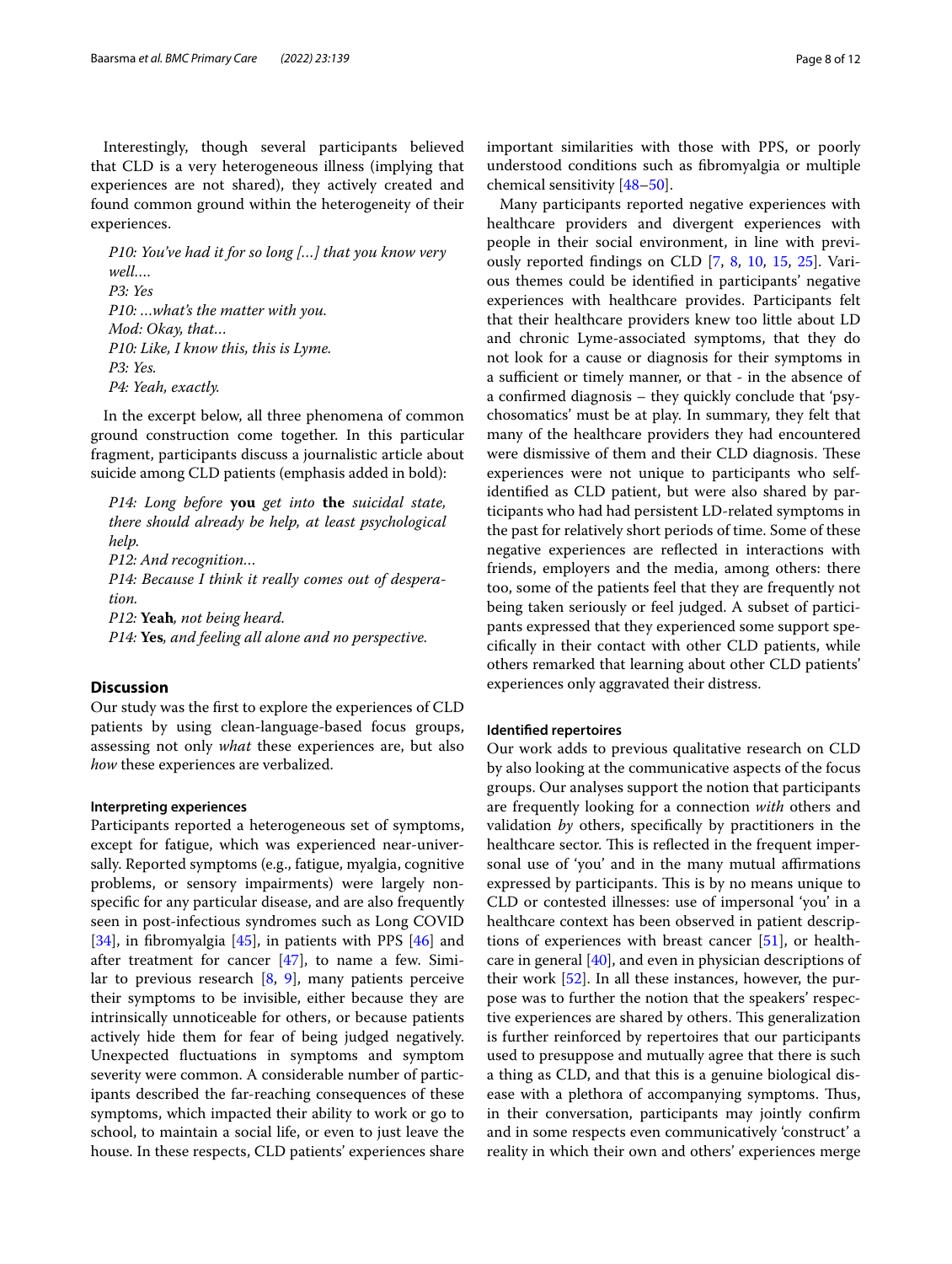as to substantiate the meaning of CLD. Note that this phenomenon is also not unique to CLD, but has been described to occur with respect to other medical conditions [\[53](#page-11-17)].

In more general terms, the interaction between a certain classifcation and the people being classifed could be described as a variant of the looping efect [\[54](#page-11-18), [55](#page-11-19)]. This term describes the process in which persons with a certain classifcation (e.g., CLD) are infuenced in their behaviours or experiences by that classifcation, thus necessitating an update to the classifcation so that it continues to adequately describe the persons in question. A similar efect may exist in CLD patients, who collectively construct and expand the meaning of the term CLD, which may in turn infuence them in the way they experience their symptoms.

This search for common ground on what CLD is and how to recover from it (or more often: learn to cope with it) does not only take place within the setting of our study. Our focus groups are merely representative of numerous interactions on internet forums, in informal discussions between patients, within the patient association, but also, for example, in the refection and conversations on articles in popular and social media about CLD. All these interactions are signifcant, in the sense that they can have a formative efect on how patients view themselves and their symptoms.

#### **Clinical implications**

We put forward the hypothesis that the CLD patients would be better served if healthcare professionals under-stand the repertoires in Table [1](#page-5-0) and engage with them. This does justice to the professional role of healthcare providers as counsellors, but, more importantly, it could also prevent patients from reinforcing a collective, disabling narrative and getting 'stuck' therein. By taking part in the search for common ground, as described above, caregivers can start guiding the patients towards more beneficial common ground. This is not unique to CLD, as it is something that doctors frequently attempt to do with their patients. However, our fndings underscore the urgency of this advice *specifcally* in the feld of CLD.

The aforementioned repertoires indicate that it could very well be proftable to act quickly and decisively. Early diagnosis of confrmed LD, early evidence-based treatment, early recognition of persistent symptoms − including taking these symptoms seriously and thoroughly investigating them  $-$  and providing reasoned reassurance if possible, are possible ways to do this. Healthcare providers could, for example, proactively inform patients that persistent complaints after LD are relatively common, but most often have a good prognosis and only rarely point to a persistent *Borrelia* infection [[2,](#page-10-1) [4\]](#page-10-3). If patients do seek medical assistance for such symptoms, providers should always take these seriously and might consider doing a more extensive work-up, or a quicker peer-to-peer or in-person consultation than they would normally do. While this may seem excessive at frst sight for non-specifc symptoms which only rarely point to LD, our research allows for the hypothesis that a restrained approach in this context may in fact turn out to be intensive and expensive in the end. This hypothesis ties in with recent fndings on other chronic symptoms related to an infectious disease, such as Long COVID [[56\]](#page-11-20), and a similar approach has also been proposed in the management of PPS [[57\]](#page-11-21). In summary, we would argue that a brief but thorough (diagnostic) intervention early on has the potential to prevent patients from entrenching themselves in a disabling narrative, which is difficult to escape from.

Similarly, we would argue that self-identifed CLD patients may beneft from a specifc approach by healthcare professionals, not dissimilar to the way patients with other contested illnesses may be approached. It is important for the physician to realize that the CLD diagnosis may be of crucial importance in the life of the patient. While ruling out a certain disease may be nothing more than crossing off a differential diagnosis to the clinician, it may have a profound impact on the life of the patient. As Jutel [\[58](#page-11-22)] describes it, "[diagnosis] serves as the nexus in which the clinical encounter takes place, [it] arbitrates normality and diference, organizes a patient's illness, and determines how resources are allocated." Following her reasoning  $[16, 58]$  $[16, 58]$  $[16, 58]$  $[16, 58]$ , we argue that it is vital for clinicians to understand the value of a diagnosis to the patient, the absence of which deprives the patient of an understanding of their misfortunes, of an explanation to provide their friends and family for lapses in taking care of their responsibilities, and of potential avenues to a restoration of health. As one of our participants (P2) put it: "I cried out of happiness when I got the diagnosis. Finally, I know what I have." Clinicians must therefore tread carefully when 'taking away' a diagnosis from a patient, specifcally when not substituting it with another diagnosis of somatic origin  $[16]$  $[16]$ . What, then, may be the substitute that provides structure and perspective to the patient?

Mindful of the aforementioned considerations, it is understandable that CLD patients in our study indicate a desire for continued counselling by healthcare professionals to guide them towards improved health. One participant (P1) from our focus groups formulated this as follows: "I think it's a shame, because if there were sufficient counselling, I think, you can take away something [of the symptoms and limitations caused by CLD]." Mindful of both the repertoire regarding the perceived loneliness of CLD patients and the risk of getting stuck in a disabling narrative, this counselling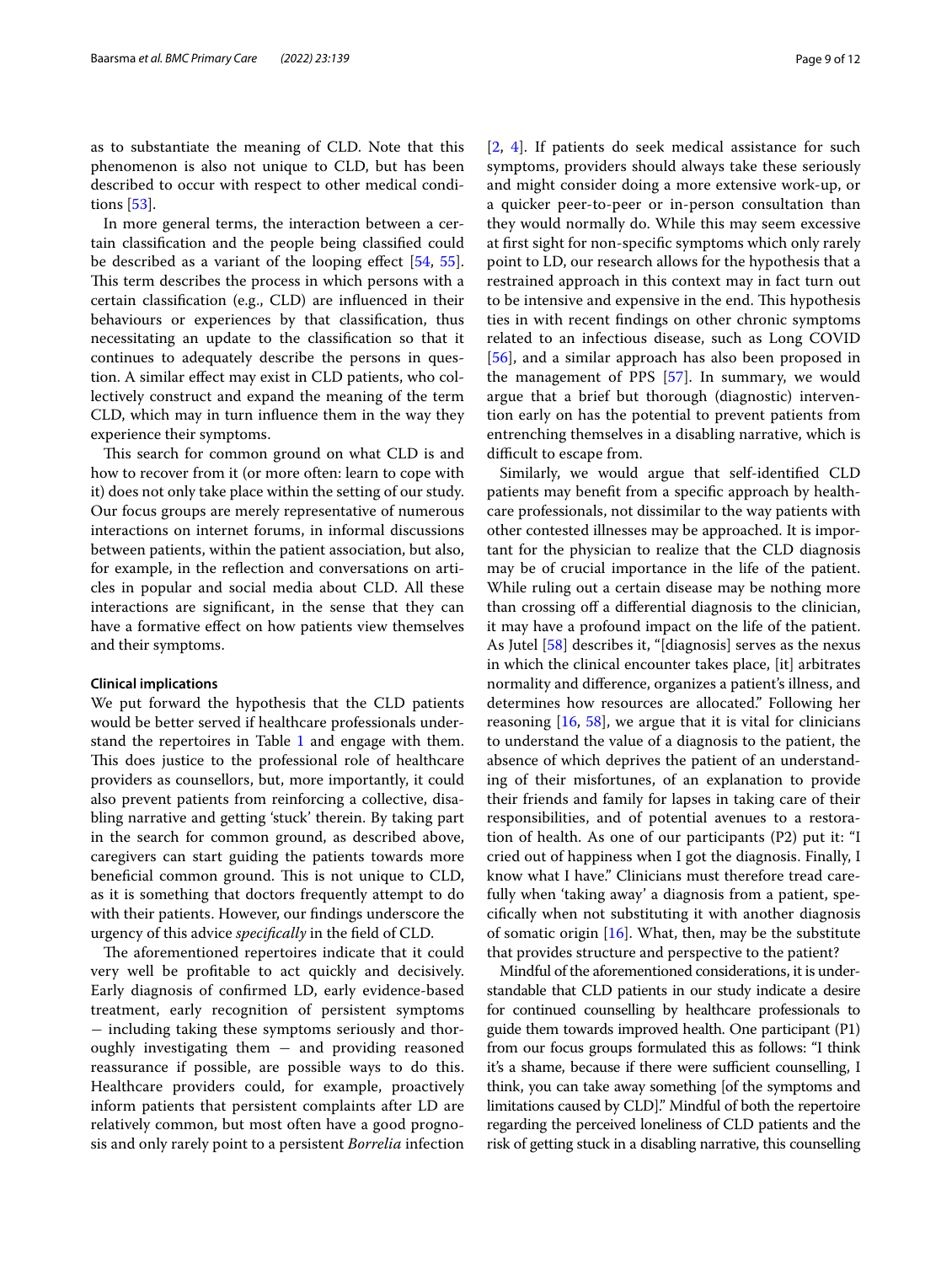could very well take place through peer support groups guided by a dedicated healthcare professional. While we are not aware of any trials assessing the efficacy of such facilitated support groups, these were at least suggested for other chronic conditions [\[59](#page-11-23)[–61\]](#page-11-24).

On a fnal note, it seems almost superfuous to point out that an uncompassionate or even disrespectful approach by healthcare providers greatly reduces the efficacy of the care that they provide, or is even counterproductive. While we could not check the veracity of any of our participants' experiences, it is evident that even those with relatively short-lived symptoms reported disappointing encounters with medical professionals with respect to CLD. It may also be insightful for clinicians to realize that some of the strain in the doctor-patient relationship with respect to CLD, may stem from frustration over the inability to properly diagnose a patient's case, and that some clinicians' out-of-hand dismissal of certain symptoms as non-somatic essentially shifts the blame of this non-diagnosis from the doctor to the patient [[16\]](#page-10-15). We would argue that a more useful approach to CLD departs from the traditional dichotomy of somatic and psychological factors and rather uses the biopsychosocial model, as it more comprehensively describes the complex interplay of factors surrounding chronic conditions, including CLD [[62](#page-11-25)].

#### **Limitations**

Our study is a frst efort to assess CLD patients' experiences through focus groups and the frst to include a linguistic analysis. Unfortunately, circumstances forced us to accept a minimum number of two participants for a given focus group, which limits the breadth of experiences and the possibilities for interaction between participants. We do point out that all focus groups generated homogeneous data, suggesting that experiences across all focus groups (including the one with only two participants) were similar. We must also be careful in drawing conclusions based on the relative frequency of mutual afrmation, presuppositions or informal you. With little or no research on the 'natural' frequency of such linguistic phenomena, it is difficult to state conclusively whether the observed frequency is signifcantly higher than normal. Similarly, we are also careful in attributing the looping efect that we hypothesize to occur with CLD to the contested nature of the illness. We found no other research to either confrm or reject the possibility that this also occurs in other (chronic) conditions.

# **Conclusions**

In summary, we fnd that CLD patients experience significant symptoms, for which they only rarely fnd adequate relief from regular medical practitioners. They explicitly and implicitly seek validation of their symptoms by healthcare providers, peers and other CLD patients. We put forward the hypothesis that CLD patients may beneft from a specifc approach, including appropriate (diagnostic) interventions early in the course of the illness, as these may yield long-term benefts. Finally, it is important that medical professionals are aware of their own attitudes and behaviours towards CLD and the potential efect on the patient, so that any unhelpful approaches to this medical problem – irrespective of its precise aetiol $ogy - are avoided. This advice is quite universal to all of$ medicine, and will not be news to most practitioners. Yet, our fndings do underscore the urgency for this approach specifcally with respect to an illness as complicated as CLD. While our fndings relate to CLD, we identifed many similar themes in research on other diseases or contested illness. Our research therefore also provides potentially important lessons for healthcare providers who see patients with such illness, including –most prominently at this time– patients sufering from persistent complains after COVID-19.

#### **Abbreviations**

CAM: Complementary and alternative medicine; CLD: Chronic Lyme disease; COVID(-19): Coronavirus Disease (2019); GP: General practitioner; LD: Lyme disease; PTLDS: Post-treatment Lyme disease syndrome; PPS: Persistent physical symptoms; UMC: University medical centres.

### **Supplementary Information**

The online version contains supplementary material available at [https://doi.](https://doi.org/10.1186/s12875-022-01736-5) [org/10.1186/s12875-022-01736-5](https://doi.org/10.1186/s12875-022-01736-5).

<span id="page-9-0"></span>**Additional fle 1.** Knowing the Entire Story (chronic Lyme) – BMC Primary Care – Appendix. **Appendix 1.** Topic List. **Appendix 2.** Additional Quotations. **References**.

#### **Acknowledgements**

The authors would like to thank prof. Andrea Evers, PhD and Henriëtte van Middendorp, PhD for their contributions to the study design and topic list; Freek van de Schoor, MD for his assistance in setting up the study; research assistant Hanneke Groen for her assistance in conducting the focus groups and transcribing the audio recordings; research assistant Joske Piepers for her contributions in analysing the data; and fnally patient representatives Els Duba and Kees Niks for their advice on study design and execution, and their feedback on this manuscript.

### **Authors' contributions**

MEB and JMS conceived of the study and were primarily responsible for its execution, analysing the data and writing the manuscript. JMS supervised the project; JWH co-supervised. SAC assisted in data analyses. JWH and HEvdH assisted in data interpretation and contributed to writing the manuscript. All authors have read and approved the fnal manuscript.

#### **Funding**

This study was performed independently from any study-specifc funding. MEB's and JWH's work on unrelated projects was supported by funding from the Netherlands Organization for Health Research and Development (ZonMw); the Ministry of Health, Welfare and Sports of the Netherlands; Pfzer; ZEUS Scientifc; and Bio-Rad Laboratories. JWH's work was partially funded through the European Regional Development Fund and the Interreg North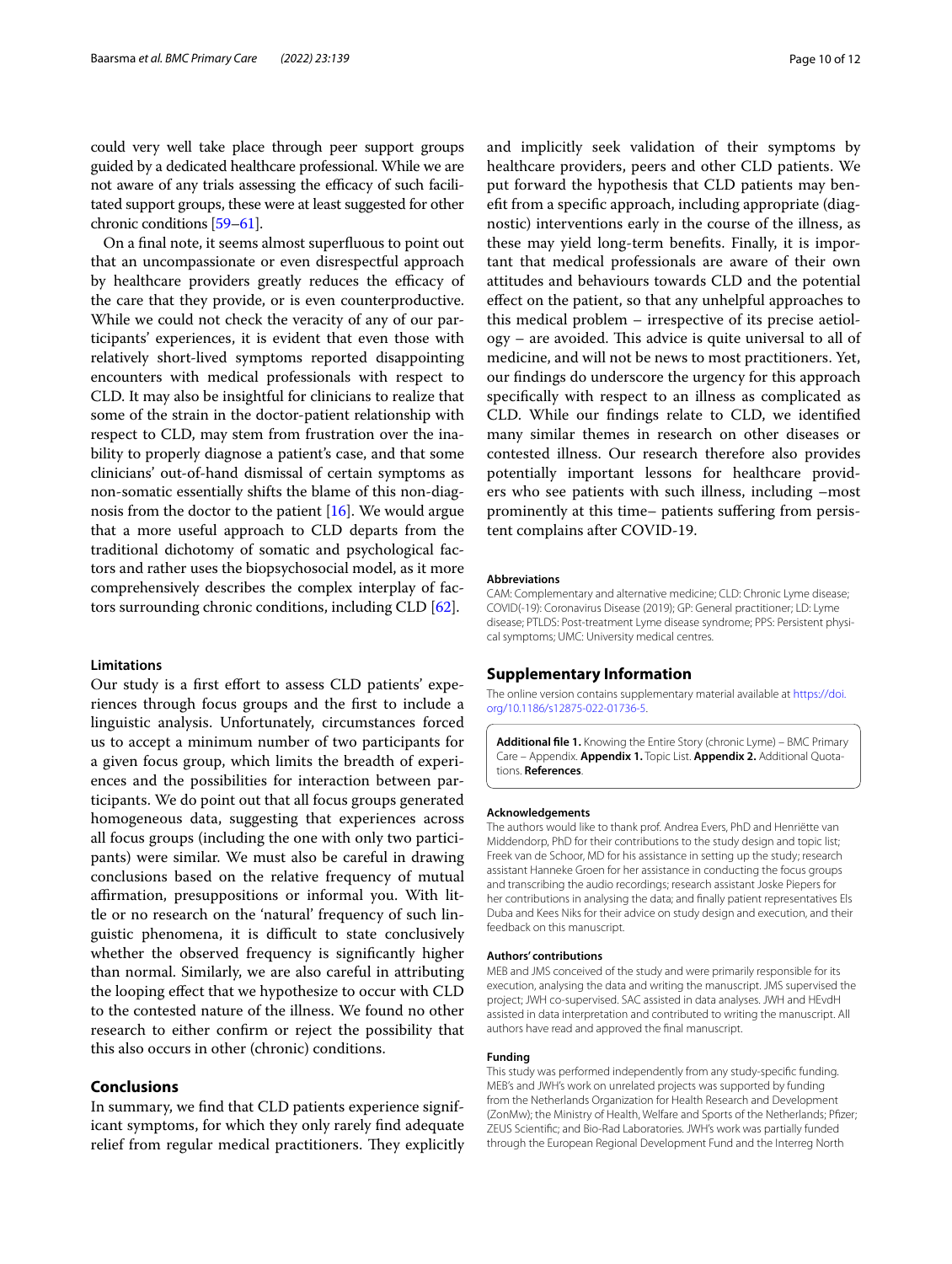Sea Region Programme 2014-2020 as part of the NorthTick project (reference number J-No: 38-2-7-19).

### **Availability of data and materials**

Anonymized data are available from the corresponding author upon reasonable request, subject to institutional guidelines and legal requirements.

# **Declarations**

#### **Ethics approval and consent to participate**

This study was performed in conformity with the Declaration of Helsinki and institutional guidelines and regulations. It was assessed and approved by the relevant Ethics Committee for the Humanities of Radboud University (2019- 0600). It was also assessed by the Medical Ethics Committee of Amsterdam UMC (W19-286), which found it to be outside the scope of the Dutch Medical Research Involving Human Subjects Act. Participants gave written informed consent prior to participation.

#### **Consent for publication**

The aforementioned written informed consent included consent for publication.

#### **Competing interests**

The authors declare no potential conficts of interest with respect to this manuscript.

#### **Author details**

<sup>1</sup> Amsterdam UMC, location University of Amsterdam, Center for Experimental and Molecular Medicine, Meibergdreef 9, 1105 AZ Amsterdam, The Netherlands. <sup>2</sup> Amsterdam UMC, location University of Amsterdam, Department of Internal Medicine – Division of Infectious Diseases, Amsterdam, the Netherlands. <sup>3</sup> Amsterdam Infection & Immunity Institute, Amsterdam, the Netherlands. <sup>4</sup>Department of Language & Communication, Radboud University, Centre for Language Studies, Nijmegen, the Netherlands. <sup>5</sup> Amsterdam UMC, location Vrije Universiteit Amsterdam, Department of General Practice/ Family Medicine, Amsterdam, the Netherlands.

Received: 7 March 2022 Accepted: 13 May 2022 Published online: 02 June 2022

#### **References**

- <span id="page-10-0"></span>Lantos PM, Rumbaugh J, Bockenstedt LK, Falck-Ytter YT, Aguero-Rosenfeld ME, Auwaerter PG, et al. Clinical practice guidelines by the Infectious Diseases Society of America (IDSA), American Academy of Neurology (AAN), and American College of Rheumatology (ACR): 2020 guidelines for the prevention, diagnosis and treatment of Lyme disease. Clin Infect Dis. 2021;72(1):e1–e48.
- <span id="page-10-1"></span>2. Kullberg BJ, Vrijmoeth HD, van de Schoor F, Hovius JW. Lyme borreliosis: diagnosis and management. BMJ. 2020;369:m1041.
- <span id="page-10-2"></span>3. Aucott JN, Crowder LA, Kortte KB. Development of a foundation for a case defnition of post-treatment Lyme disease syndrome. Int J Infect Dis. 2013;17(6):e443–9.
- <span id="page-10-3"></span>4. Ursinus J, Vrijmoeth HD, Harms MG, Tulen AD, Knoop H, Gauw SA, et al. Prevalence of persistent symptoms after treatment for Lyme borreliosis: a prospective observational cohort study. Lancet Reg Health Eur. 2021;6:100142.
- <span id="page-10-4"></span>5. Eldin C, Rafetin A, Bouiller K, Hansmann Y, Roblot F, Raoult D, et al. Review of European and American guidelines for the diagnosis of Lyme borreliosis. Med Mal Infect. 2019;49(2):121–32.
- <span id="page-10-5"></span>6. Conrad P, Barker KK. The social construction of illness: key insights and policy implications. J Health Soc Behav. 2010;51(1\_suppl):S67–79.
- <span id="page-10-6"></span>7. Ali A, Vitulano L, Lee R, Weiss TR, Colson ER. Experiences of patients identifying with chronic Lyme disease in the healthcare system: a qualitative study. BMC Fam Pract. 2014;15(1):79.
- <span id="page-10-8"></span>8. Forestier E, Gonnet F, Revil-Signorat A, Zipper AC. Cheminement diagnostique et vécu des patients se pensant atteints de « maladie de Lyme chronique ». La Revue de Médecine Interne. 2018;39(12):912–7.
- <span id="page-10-9"></span>9. Rebman AW, Aucott JN, Weinstein ER, Bechtold KT, Smith KC, Leonard L. Living in limbo: contested narratives of patients with chronic symptoms following Lyme disease. Qual Health Res. 2017;27(4):534–46.
- <span id="page-10-7"></span>10. Drew D, Hewitt H. A qualitative approach to understanding patients' diagnosis of Lyme disease. Public Health Nurs. 2006;23(1):20–6.
- <span id="page-10-10"></span>11. Tosey P, Lawley J, Meese R. Eliciting metaphor through clean language: an innovation in qualitative research. Br J Manag. 2014;25(3):629–46.
- <span id="page-10-11"></span>12. Guest G, Namey E, Taylor J, Eley N, McKenna K. Comparing focus groups and individual interviews: fndings from a randomized study. Int J Soc Res Methodol. 2017;20(6):693–708.
- <span id="page-10-12"></span>13. Barrett D, Twycross A. Data collection in qualitative research. Evid Based Nurs. 2018;21(3):63–4.
- <span id="page-10-13"></span>14. Sanders PDJ, de Vries PDR, Besseling S, Nieuwenhuijze PDM. 'Such a waste' - conflicting communicative roles of Dutch midwifery students in childbirth decision making. Midwifery. 2018;64:115–21.
- <span id="page-10-14"></span>15. Nesgos AT, Harrington LC, Mader EM. Experience and knowledge of Lyme disease: a scoping review of patient-provider communication. Ticks Tick Borne Dis. 2021;12(4):101714.
- <span id="page-10-15"></span>16. Jutel A. Medically unexplained symptoms and the disease label. Soc Theory Health. 2010;8(3):229–45.
- <span id="page-10-17"></span>17. Rasmussen EB, Rø KI. How general practitioners understand and handle medically unexplained symptoms: a focus group study. BMC Fam Pract. 2018;19(1):50.
- 18. Dwamena FC, Lyles JS, Frankel RM, Smith RC. In their own words: qualitative study of high-utilising primary care patients with medically unexplained symptoms. BMC Fam Pract. 2009;10:67.
- <span id="page-10-18"></span>19. Houwen J, Lucassen P, Stappers HW, Assendelft PJJ, van Dulmen S, Olde Hartman TC. Medically unexplained symptoms: the person, the symptoms and the dialogue. Fam Pract. 2017;34(2):245–51.
- <span id="page-10-16"></span>20. olde Hartman TC, Hassink-Franke LJ, Lucassen PL, van Spaendonck KP, van Weel C. Explanation and relations. How do general practitioners deal with patients with persistent medically unexplained symptoms: a focus group study. BMC Fam Pract. 2009;10(1):68.
- <span id="page-10-19"></span>21. Pascal C, Arquembourg J, Vorilhon P, Lesens O. Emergence of Lyme disease as a social problem: analysis of discourse using the media content. Eur J Pub Health. 2019;30(3):475–81.
- 22. Lymevereniging. De Nederlandse Lyme Monitor. 2019. Available from: [https://lymevereniging.nl/wp-content/uploads/2021/03/Rapport-Neder](https://lymevereniging.nl/wp-content/uploads/2021/03/Rapport-Nederlandse-Lyme-Monitor-2019.pdf) [landse-Lyme-Monitor-2019.pdf](https://lymevereniging.nl/wp-content/uploads/2021/03/Rapport-Nederlandse-Lyme-Monitor-2019.pdf).
- 23. Boudreau CR, Lloyd VK, Gould ON. Motivations and experiences of Canadians seeking treatment for Lyme disease outside of the conventional Canadian health-care system. J Patient Exp. 2018;5(2):120–6.
- 24. Gaudet EM, Gould ON, Lloyd V. Parenting when children have Lyme disease: fear, frustration, advocacy. Healthcare (Basel). 2019;7(3):95.
- <span id="page-10-20"></span>25. Morrison T, Madaras S, Larson C, Harrison R. Personal agency and community resilience: narratives of women navigating health care with chronic Lyme disease. Qual Health Res. 2021;31(14):2706–14.
- <span id="page-10-21"></span>26. Holtgraves TM. Language as social action: social psychology and language use. Hove: Psychology Press; 2013.
- <span id="page-10-22"></span>27. Cox A, Li S. The medical consultation through the lenses of language and social interaction theory. Adv Health Sci Educ. 2020;25(1):241–57.
- <span id="page-10-23"></span>28. Higgins ET. Achieving 'shared reality' in the communication game: a social action that create; meaning. J Lang Soc Psychol. 1992;11(3):107–31.
- <span id="page-10-24"></span>29. Seymour-Smith S. Applying discursive approaches to health psychology. Health Psychol. 2015;34(4):371.
- <span id="page-10-25"></span>30. Seymour-Smith S, Wetherell M, Phoenix A. 'My wife ordered me to come!': a discursive analysis of doctors' and nurses' accounts of men's use of general practitioners. J Health Psychol. 2002;7(3):253–67.
- 31. Wetherell M, Potter J. Discourse analysis and the identifcation of interpretative repertoires. In: Antaki C, editor. Analysing everyday explanation : a casebook of methods. London; Newbury Park: Sage Publications; 1988. p. 168–83.
- <span id="page-10-26"></span>32. Braun V, Clarke V. Thematic analysis. APA handbook of research methods in psychology, Vol 2: Research designs: quantitative, qualitative, neuropsychological, and biological. APA handbooks in psychology®. Washington, DC: American Psychological Association; 2012. p. 57-71.
- <span id="page-10-27"></span>33. Hickie I, Davenport T, Wakefeld D, Vollmer-Conna U, Cameron B, Vernon SD, et al. Post-infective and chronic fatigue syndromes precipitated by viral and non-viral pathogens: prospective cohort study. BMJ. 2006;333(7568):575.